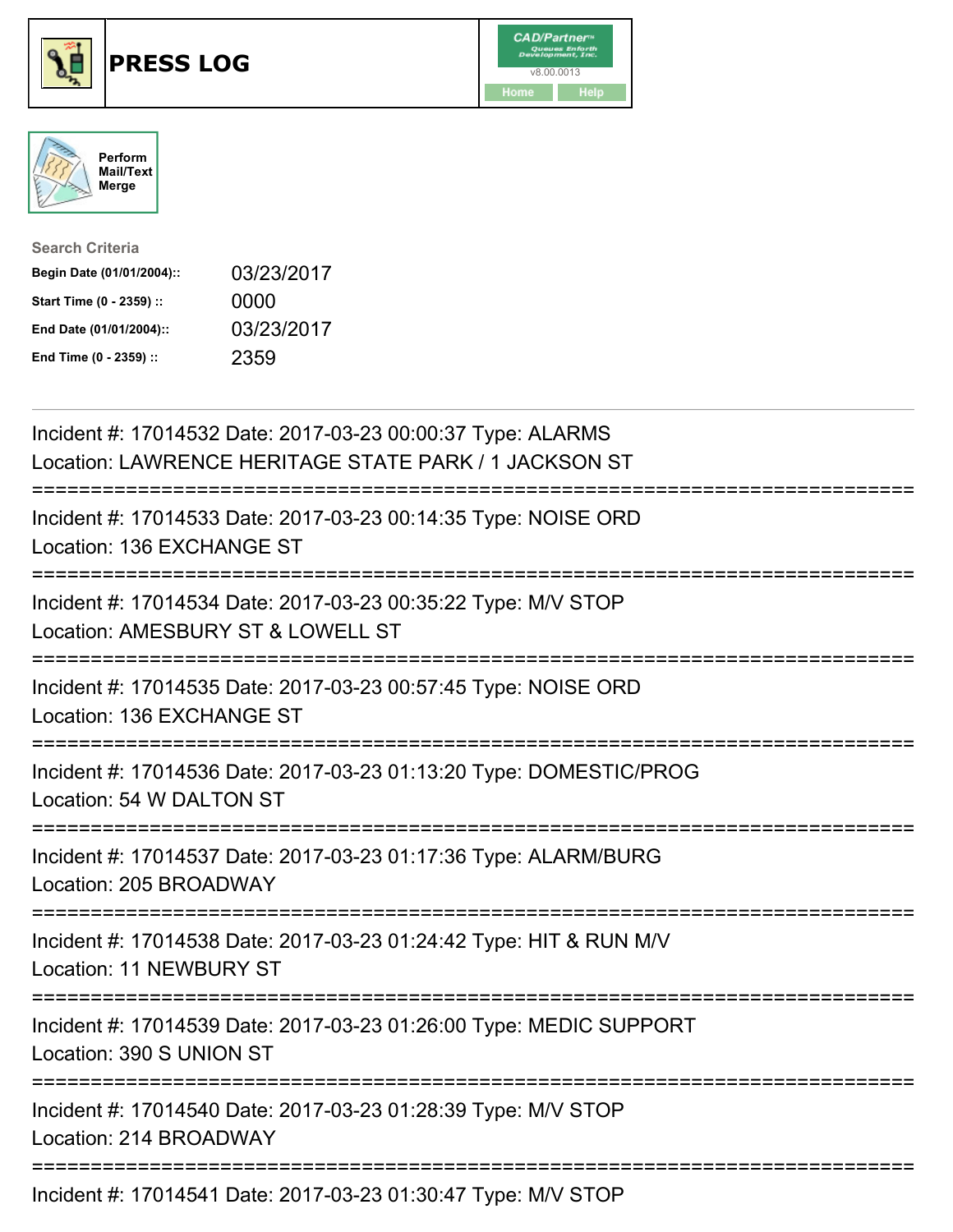Location: HAMPSHIRE ST & LOWELL ST =========================================================================== Incident #: 17014542 Date: 2017-03-23 01:33:28 Type: M/V STOP Location: BROADWAY & ESSEX ST =========================================================================== Incident #: 17014543 Date: 2017-03-23 01:38:17 Type: M/V STOP Location: BLAKELIN ST & MANCHESTER ST =========================================================================== Incident #: 17014544 Date: 2017-03-23 01:43:01 Type: M/V STOP Location: ALDEN CT & WEST ST =========================================================================== Incident #: 17014545 Date: 2017-03-23 01:48:59 Type: BUILDING CHK Location: TAYLOR RENTAL / 637 ANDOVER ST =========================================================================== Incident #: 17014546 Date: 2017-03-23 01:54:25 Type: BUILDING CHK Location: ABEL COMPANY / 1 INTERNATIONAL WY =========================================================================== Incident #: 17014547 Date: 2017-03-23 01:54:58 Type: STOL/MV/PAS Location: 250 AMESBURY ST =========================================================================== Incident #: 17014548 Date: 2017-03-23 02:13:52 Type: M/V STOP Location: BARNARD RD & MT VERNON ST =========================================================================== Incident #: 17014549 Date: 2017-03-23 02:23:15 Type: M/V STOP Location: LEBANON ST & WHITE ST =========================================================================== Incident #: 17014550 Date: 2017-03-23 02:32:00 Type: BUILDING CHK Location: MELVIN ST =========================================================================== Incident #: 17014551 Date: 2017-03-23 02:40:34 Type: M/V STOP Location: FRANKLIN ST & LOWELL ST =========================================================================== Incident #: 17014552 Date: 2017-03-23 02:55:14 Type: M/V STOP Location: MELVIN ST & OXFORD ST =========================================================================== Incident #: 17014553 Date: 2017-03-23 02:55:30 Type: M/V STOP Location: HANCOCK ST & MASON ST =========================================================================== Incident #: 17014554 Date: 2017-03-23 02:56:57 Type: M/V STOP Location: MARGIN ST & MELVIN ST ===========================================================================

Incident #: 17014555 Date: 2017-03-23 03:18:03 Type: M/V STOP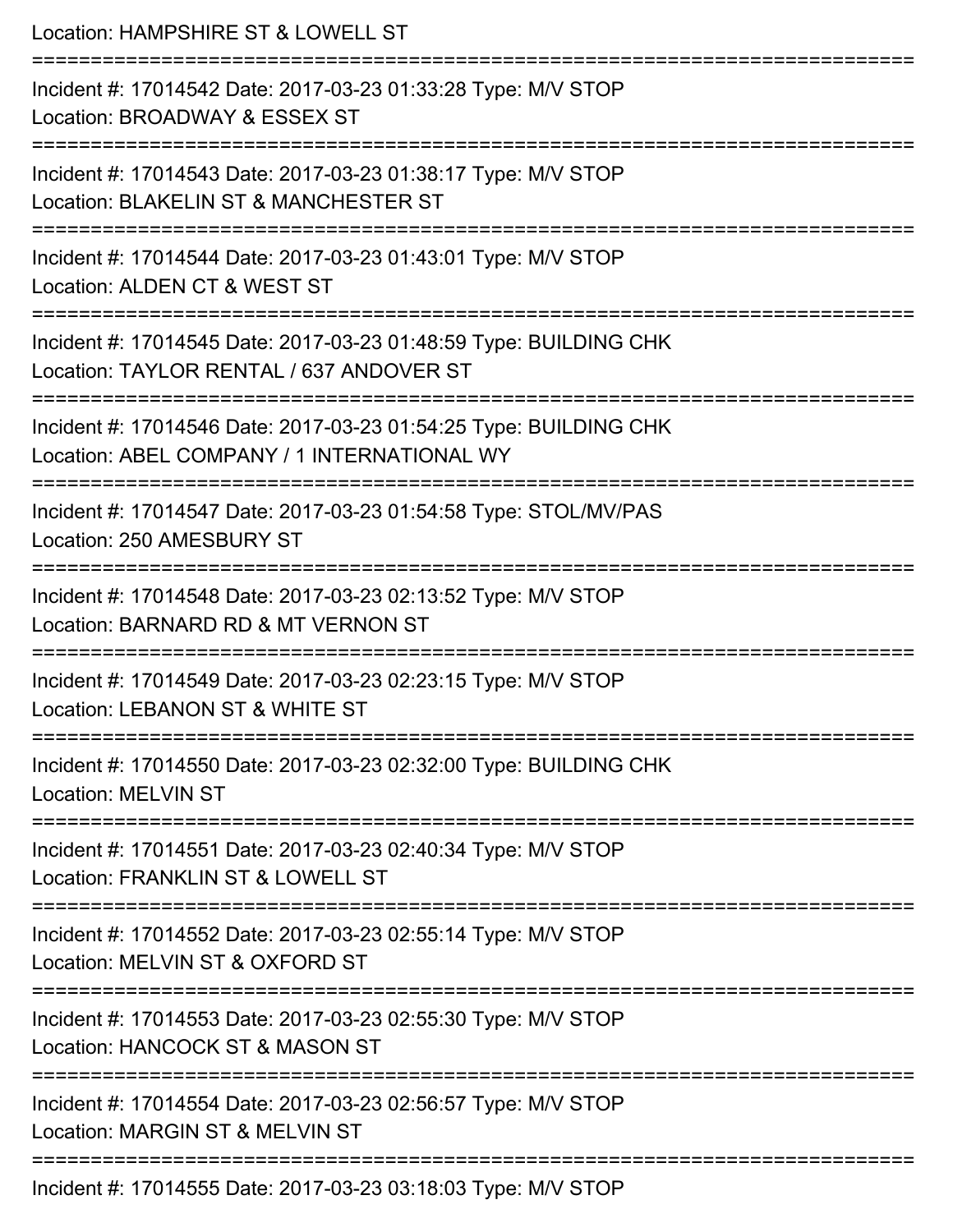| Incident #: 17014556 Date: 2017-03-23 03:40:02 Type: M/V STOP<br><b>Location: 108 HANCOCK ST</b>         |
|----------------------------------------------------------------------------------------------------------|
| Incident #: 17014557 Date: 2017-03-23 03:47:06 Type: M/V STOP<br>Location: HANCOCK ST & MASON ST         |
| Incident #: 17014558 Date: 2017-03-23 03:50:05 Type: M/V STOP<br>Location: ESSEX ST & HAMPSHIRE ST       |
| Incident #: 17014559 Date: 2017-03-23 04:02:54 Type: MAL DAMAGE<br>Location: 48 POPLAR ST                |
| Incident #: 17014560 Date: 2017-03-23 04:14:03 Type: TOW OF M/V<br>Location: 41 BERKELEY ST              |
| Incident #: 17014561 Date: 2017-03-23 04:36:44 Type: ALARM/BURG<br>Location: 196 BROADWAY                |
| Incident #: 17014563 Date: 2017-03-23 07:03:04 Type: TRESPASSING<br>Location: 141 AMESBURY ST            |
| Incident #: 17014562 Date: 2017-03-23 07:03:20 Type: M/V STOP<br>Location: S UNION ST & WINTHROP AV      |
| Incident #: 17014564 Date: 2017-03-23 07:07:20 Type: SUS PERS/MV<br>Location: BROADWAY & CONCORD ST      |
| Incident #: 17014565 Date: 2017-03-23 07:25:31 Type: DOMESTIC/PROG<br>Location: 25 SPRINGFIELD ST FL 3RD |
| Incident #: 17014566 Date: 2017-03-23 07:50:06 Type: ALARM/BURG<br>Location: LHA OFFICE / 71 DUCKETT AV  |
| Incident #: 17014568 Date: 2017-03-23 07:50:59 Type: LARCENY/PAST<br>Location: 37 BENNINGTON ST #1B      |
| Incident #: 17014567 Date: 2017-03-23 07:52:23 Type: AUTO ACC/PI<br>Location: ANDOVER ST & S UNION ST    |
| Incident #: 17014569 Date: 2017-03-23 08:02:16 Type: AUTO ACC/PI                                         |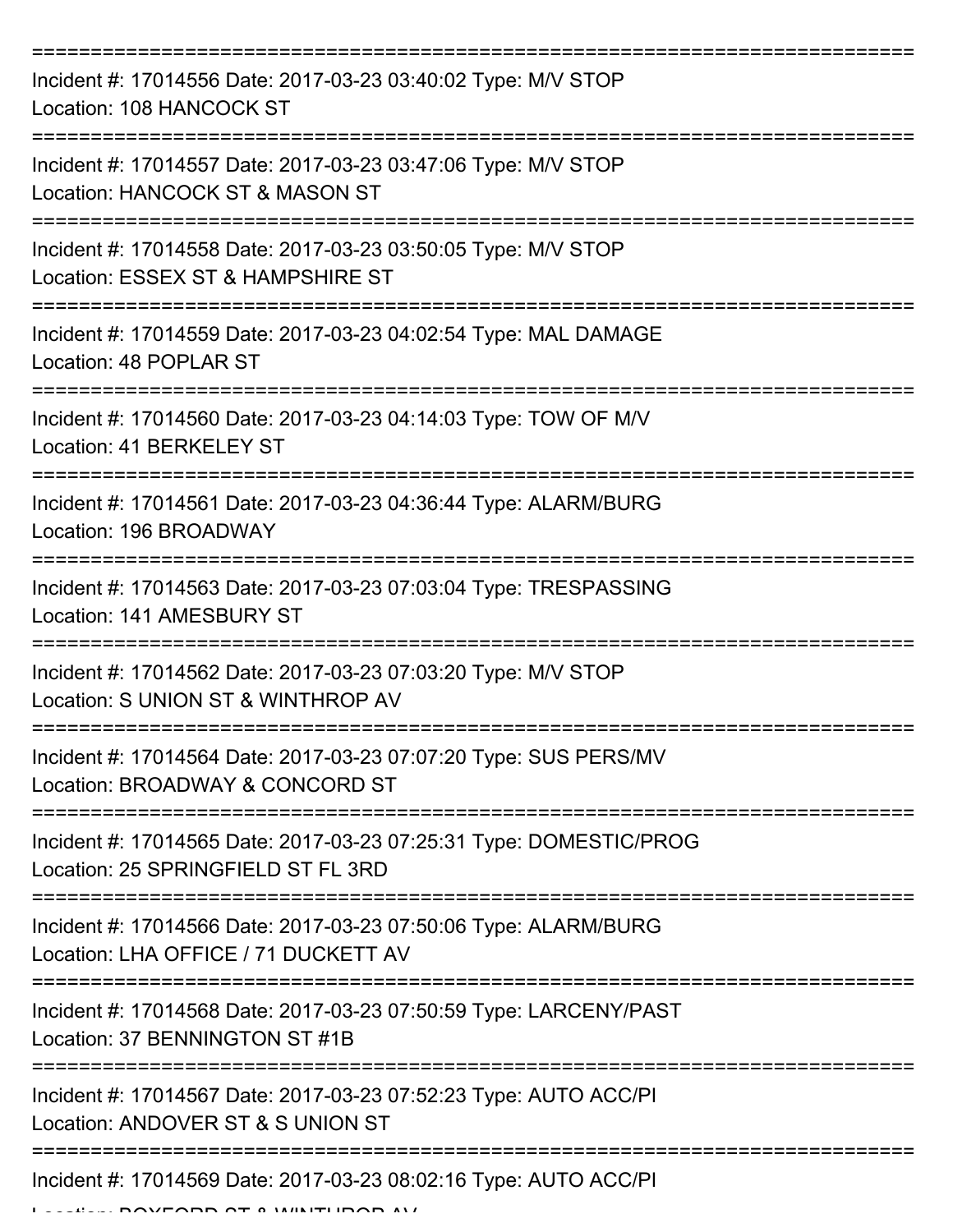| Incident #: 17014570 Date: 2017-03-23 08:26:45 Type: NOTIFICATION<br>Location: 250 AMESBURY ST                |
|---------------------------------------------------------------------------------------------------------------|
| Incident #: 17014571 Date: 2017-03-23 08:30:19 Type: INVEST CONT<br>Location: DEMOULAS MARKET / 700 ESSEX ST  |
| Incident #: 17014572 Date: 2017-03-23 08:30:49 Type: ALARMS<br>Location: 128 BOWDOIN ST                       |
| Incident #: 17014573 Date: 2017-03-23 08:59:58 Type: STOL/MV/PAS<br>Location: 41 MYRTLE ST                    |
| Incident #: 17014574 Date: 2017-03-23 09:11:57 Type: HIT & RUN M/V<br>Location: FRANKLIN ST & HAVERHILL ST    |
| Incident #: 17014575 Date: 2017-03-23 09:13:02 Type: STOL/MV/PAS<br>Location: 296 HOWARD ST                   |
| Incident #: 17014576 Date: 2017-03-23 09:27:41 Type: THREATS<br>Location: 39 ALDER ST                         |
| Incident #: 17014577 Date: 2017-03-23 09:47:58 Type: AUTO ACC/NO PI<br>Location: 71 MONTGOMERY ST             |
| Incident #: 17014578 Date: 2017-03-23 10:13:07 Type: GENERAL SERV<br>Location: RMV / 73 WINTHROP AV           |
| Incident #: 17014579 Date: 2017-03-23 10:18:10 Type: CK WELL BEING<br>Location: 12 SPRINGFIELD ST             |
| Incident #: 17014580 Date: 2017-03-23 10:20:44 Type: MEDIC SUPPORT<br>Location: VERIZON / 2 HAMPSHIRE ST FL 2 |
| Incident #: 17014581 Date: 2017-03-23 10:28:13 Type: AUTO ACC/NO PI<br>Location: 71 CRESCENT ST               |
| Incident #: 17014582 Date: 2017-03-23 10:37:37 Type: INVEST CONT<br>Location: 83 WATER ST                     |
| Incident #: 17014583 Date: 2017-03-23 10:43:03 Type: ROBBERY PROG                                             |

Location: EASTEDN BANK / 198 ESSEY ST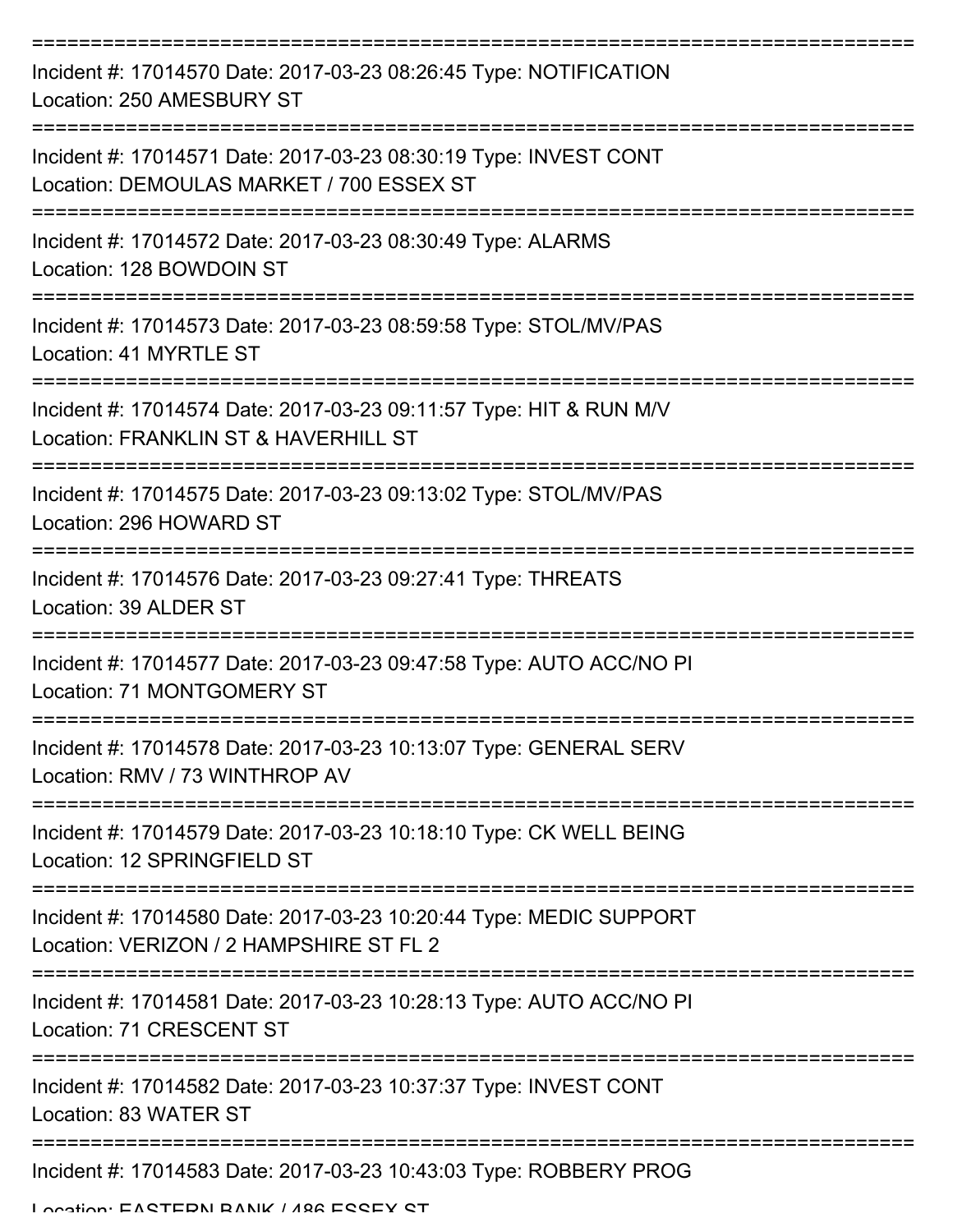| Incident #: 17014584 Date: 2017-03-23 11:13:00 Type: A&B D/W PAST<br>Location: 20 ALLSTON ST #C FL 1                                                   |
|--------------------------------------------------------------------------------------------------------------------------------------------------------|
| Incident #: 17014586 Date: 2017-03-23 11:36:36 Type: RECOV/STOL/MV<br>Location: VALLEY'S TOWING / 150 MERRIMACK ST                                     |
| Incident #: 17014587 Date: 2017-03-23 12:00:27 Type: M/V STOP<br>Location: 35 MARSTON ST                                                               |
| Incident #: 17014588 Date: 2017-03-23 12:34:29 Type: LIC PLATE STO<br>Location: 700 ESSEX ST                                                           |
| Incident #: 17014589 Date: 2017-03-23 12:43:59 Type: NOTIFICATION<br>Location: 303 MERRIMACK ST                                                        |
| Incident #: 17014590 Date: 2017-03-23 13:01:15 Type: SUS PERS/MV<br>Location: NEWTON ST & SANBORN ST                                                   |
| Incident #: 17014591 Date: 2017-03-23 13:05:32 Type: 209A/SERVE<br>Location: 98 BERKELEY ST #3                                                         |
| Incident #: 17014592 Date: 2017-03-23 13:19:27 Type: M/V STOP<br>Location: 42 WASHINGTON ST                                                            |
| Incident #: 17014593 Date: 2017-03-23 13:27:53 Type: ANIMAL COMPL<br>Location: 153 MAY ST                                                              |
| ======================<br>===================<br>Incident #: 17014594 Date: 2017-03-23 13:28:38 Type: M/V STOP<br>Location: FRANKLIN ST & HAVERHILL ST |
| Incident #: 17014595 Date: 2017-03-23 13:31:44 Type: M/V STOP<br>Location: ARLINGTON ST & WILLOW ST                                                    |
| Incident #: 17014596 Date: 2017-03-23 13:33:31 Type: STOL/MV/PAS<br><b>Location: 1 GENERAL ST</b>                                                      |
| Incident #: 17014597 Date: 2017-03-23 13:42:18 Type: AUTO ACC/PI<br>Location: 1 COMMONWEALTH DR                                                        |
| Incident #: 17014598 Date: 2017-03-23 13:49:37 Type: M/V STOP<br>Location: ELM ST & HAMPSHIRE ST                                                       |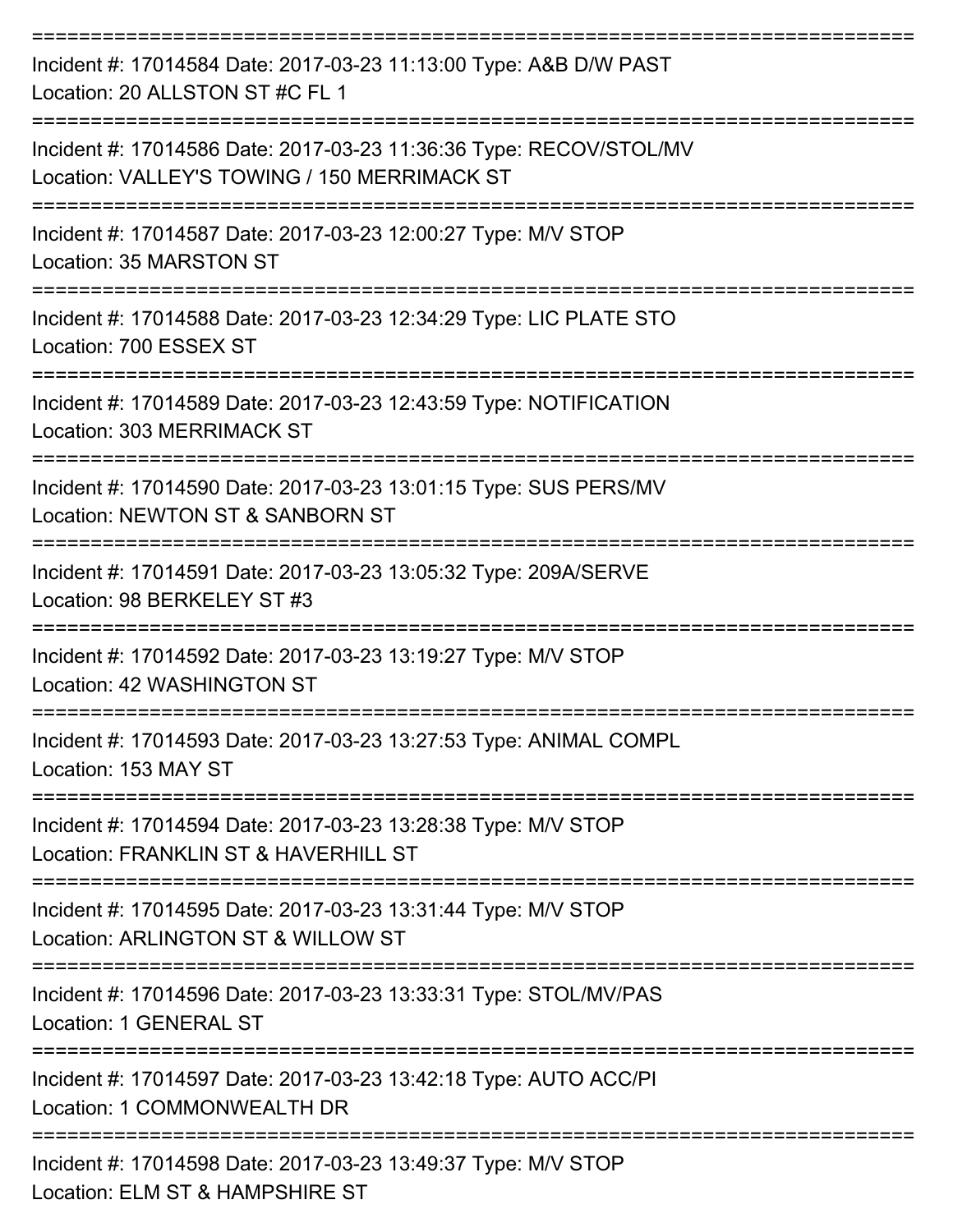| Incident #: 17014599 Date: 2017-03-23 13:58:04 Type: NOISE ORD<br>Location: 120 ABBOTT ST                                                         |
|---------------------------------------------------------------------------------------------------------------------------------------------------|
| Incident #: 17014600 Date: 2017-03-23 13:59:53 Type: M/V STOP<br>Location: 439 S UNION ST                                                         |
| Incident #: 17014601 Date: 2017-03-23 14:07:38 Type: AUTO ACC/PI<br>Location: BOWDOIN ST & S BROADWAY                                             |
| ======================<br>-----------------<br>Incident #: 17014602 Date: 2017-03-23 14:29:01 Type: DISTURBANCE<br>Location: NEWTON ST & SALEM ST |
| ========================<br>Incident #: 17014603 Date: 2017-03-23 14:37:04 Type: BUILDING CHK<br>Location: 6 PACKARD ST                           |
| Incident #: 17014605 Date: 2017-03-23 14:40:21 Type: HIT & RUN M/V<br>Location: 6 LEXINGTON ST                                                    |
| Incident #: 17014604 Date: 2017-03-23 14:43:31 Type: M/V STOP<br>Location: KENNETH ST & S BROADWAY                                                |
| Incident #: 17014606 Date: 2017-03-23 14:44:59 Type: M/V STOP<br>Location: BROADWAY & LOWELL ST                                                   |
| Incident #: 17014607 Date: 2017-03-23 14:48:26 Type: M/V STOP<br>Location: INMAN ST & S BROADWAY                                                  |
| Incident #: 17014608 Date: 2017-03-23 14:55:10 Type: GENERAL SERV<br>Location: 5 BODWELL ST                                                       |
| Incident #: 17014609 Date: 2017-03-23 14:58:26 Type: M/V STOP<br>Location: CARLETON ST & DANA ST                                                  |
| Incident #: 17014610 Date: 2017-03-23 15:00:25 Type: AUTO ACC/NO PI<br>Location: BRADFORD ST & BROADWAY                                           |
| Incident #: 17014611 Date: 2017-03-23 15:00:31 Type: KEEP PEACE<br>Location: 1 GENERAL ST                                                         |
| Incident #: 17014612 Date: 2017-03-23 15:01:33 Type: DISABLED MV<br>Location: 0 BROADWAY                                                          |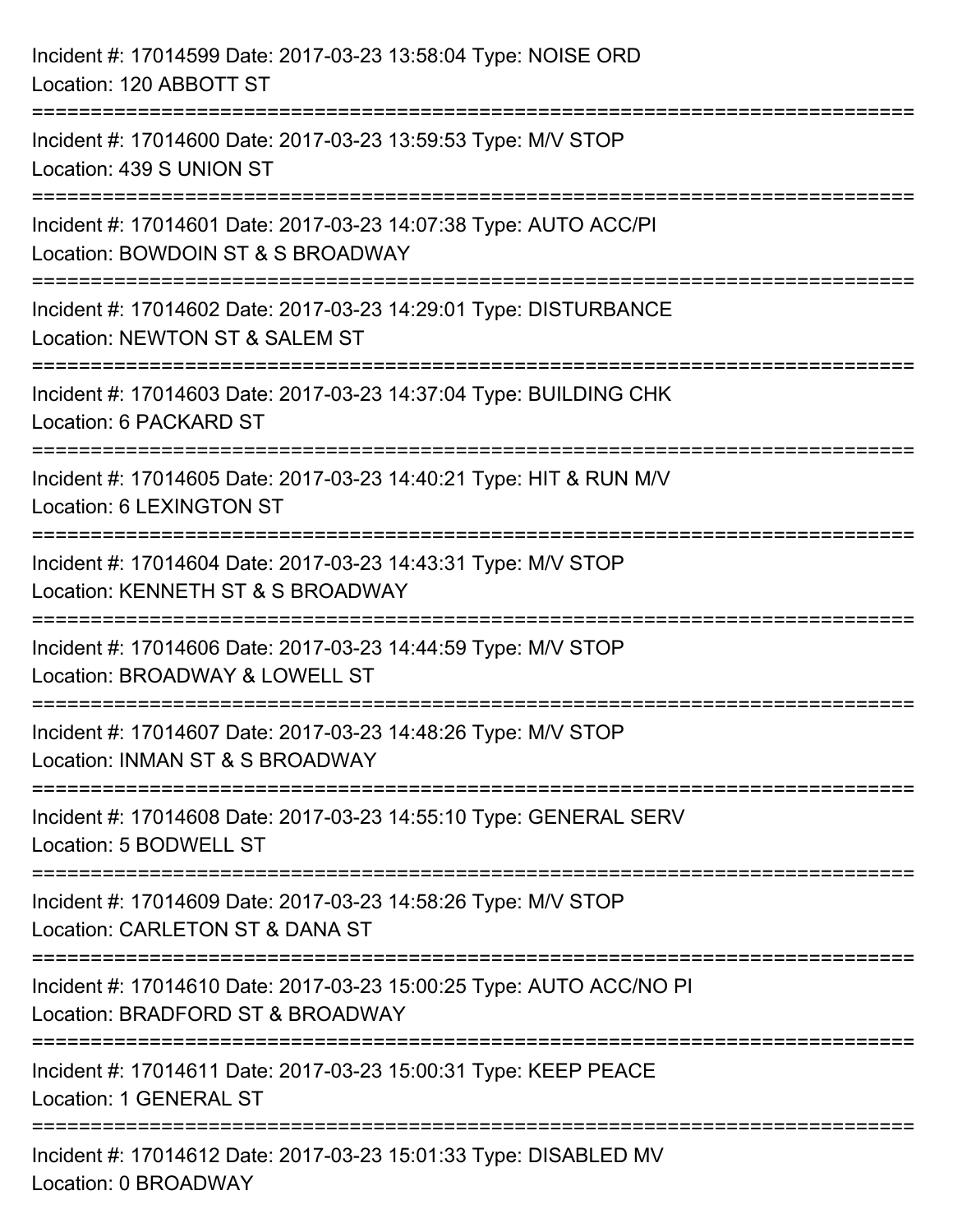| Incident #: 17014613 Date: 2017-03-23 15:10:24 Type: CK WELL BEING<br>Location: 1 GENERAL ST                                                                   |
|----------------------------------------------------------------------------------------------------------------------------------------------------------------|
| Incident #: 17014614 Date: 2017-03-23 15:16:18 Type: INVESTIGATION<br>Location: 98 SALEM ST #4                                                                 |
| Incident #: 17014615 Date: 2017-03-23 15:30:44 Type: M/V STOP<br>Location: 530 BROADWAY                                                                        |
| Incident #: 17014616 Date: 2017-03-23 15:46:09 Type: TENANT PROB<br>Location: 10 MONMOUTH ST                                                                   |
| Incident #: 17014617 Date: 2017-03-23 15:46:22 Type: CK WELL BEING<br>Location: BROADWAY & CROSS ST                                                            |
| Incident #: 17014618 Date: 2017-03-23 15:48:20 Type: UNKNOWN PROB<br>Location: 165 CRAWFORD ST                                                                 |
| Incident #: 17014619 Date: 2017-03-23 15:57:08 Type: M/V STOP<br>Location: BROADWAY & LOWELL ST                                                                |
| Incident #: 17014620 Date: 2017-03-23 15:59:36 Type: HIT & RUN M/V<br>Location: 9 BASSWOOD ST                                                                  |
| Incident #: 17014621 Date: 2017-03-23 16:04:14 Type: M/V STOP<br>Location: 3BB761 / COMMON ST & FRANKLIN ST                                                    |
| Incident #: 17014622 Date: 2017-03-23 16:10:33 Type: M/V STOP<br>Location: NEW BALANCE ATHLETIC SHOE CORP / 5 S UNION ST<br>---------------------------------- |
| Incident #: 17014623 Date: 2017-03-23 16:11:29 Type: M/V STOP<br>Location: 9 PORTLAND ST                                                                       |
| Incident #: 17014624 Date: 2017-03-23 16:16:16 Type: M/V STOP<br>Location: BROADWAY & LOWELL ST                                                                |
| Incident #: 17014625 Date: 2017-03-23 16:21:58 Type: DRINKING PUBL<br>Location: HEWITTS LIQUORS / 109 LAWRENCE ST                                              |
| Incident #: 17014626 Date: 2017-03-23 16:22:45 Type: HIT & RUN M/V<br>Location: 55 MIDLAND ST                                                                  |

===========================================================================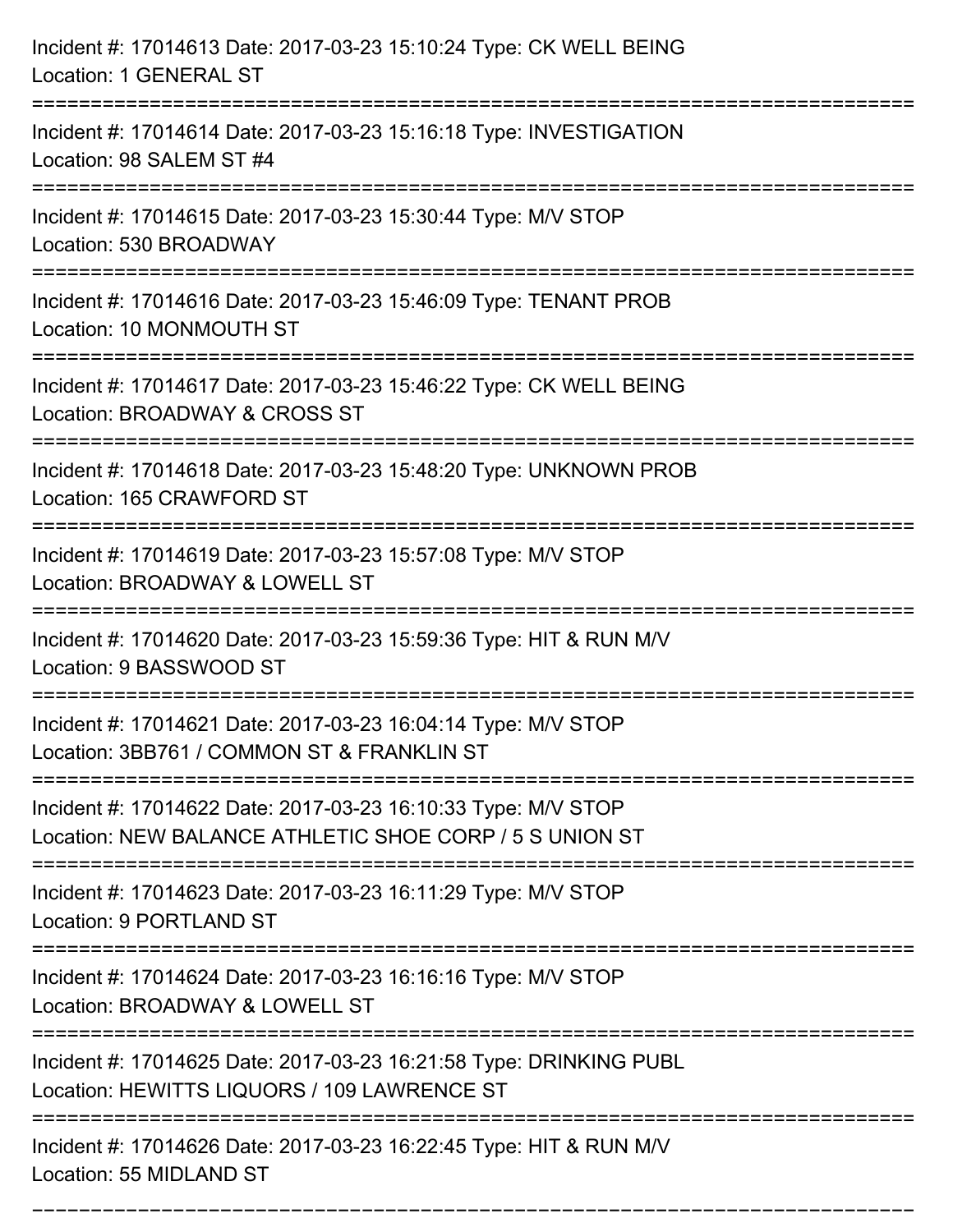| Incident #: 17014627 Date: 2017-03-23 16:27:53 Type: M/V STOP<br>Location: 6FM961 / BROADWAY & LOWELL ST    |
|-------------------------------------------------------------------------------------------------------------|
| Incident #: 17014628 Date: 2017-03-23 16:33:03 Type: M/V STOP<br>Location: S UNION ST & WINTHROP AV         |
| Incident #: 17014629 Date: 2017-03-23 16:40:38 Type: SHOPLIFTING<br>Location: 453 ESSEX ST                  |
| Incident #: 17014630 Date: 2017-03-23 16:42:20 Type: TENANT PROB<br>Location: 10 MONMOUTH ST                |
| Incident #: 17014631 Date: 2017-03-23 16:42:48 Type: M/V STOP<br>Location: BROADWAY & CONCORD ST            |
| Incident #: 17014632 Date: 2017-03-23 16:43:54 Type: M/V STOP<br>Location: NH3844782 / BROADWAY & LOWELL ST |
| Incident #: 17014633 Date: 2017-03-23 16:45:40 Type: M/V STOP<br>Location: DORCHESTER ST & S UNION ST       |
| Incident #: 17014635 Date: 2017-03-23 16:49:54 Type: DISTURBANCE<br>Location: 320 LOWELL ST                 |
| Incident #: 17014634 Date: 2017-03-23 16:50:47 Type: THREATS<br>Location: 75 HIGH ST                        |
| Incident #: 17014636 Date: 2017-03-23 16:52:16 Type: M/V STOP<br>Location: 4TJ932 / BROADWAY & CONCORD ST   |
| Incident #: 17014637 Date: 2017-03-23 16:52:33 Type: M/V STOP<br>Location: BROADWAY & COMMON ST             |
| Incident #: 17014638 Date: 2017-03-23 16:53:14 Type: SEARCHWARRANT<br>Location: 20 ALLSTON ST #C            |
| Incident #: 17014639 Date: 2017-03-23 16:56:54 Type: M/V STOP<br>Location: WINTHROP AV                      |
| Incident #: 17014640 Date: 2017-03-23 17:07:51 Type: M/V STOP<br>Location: BROADWAY & LOWELL ST             |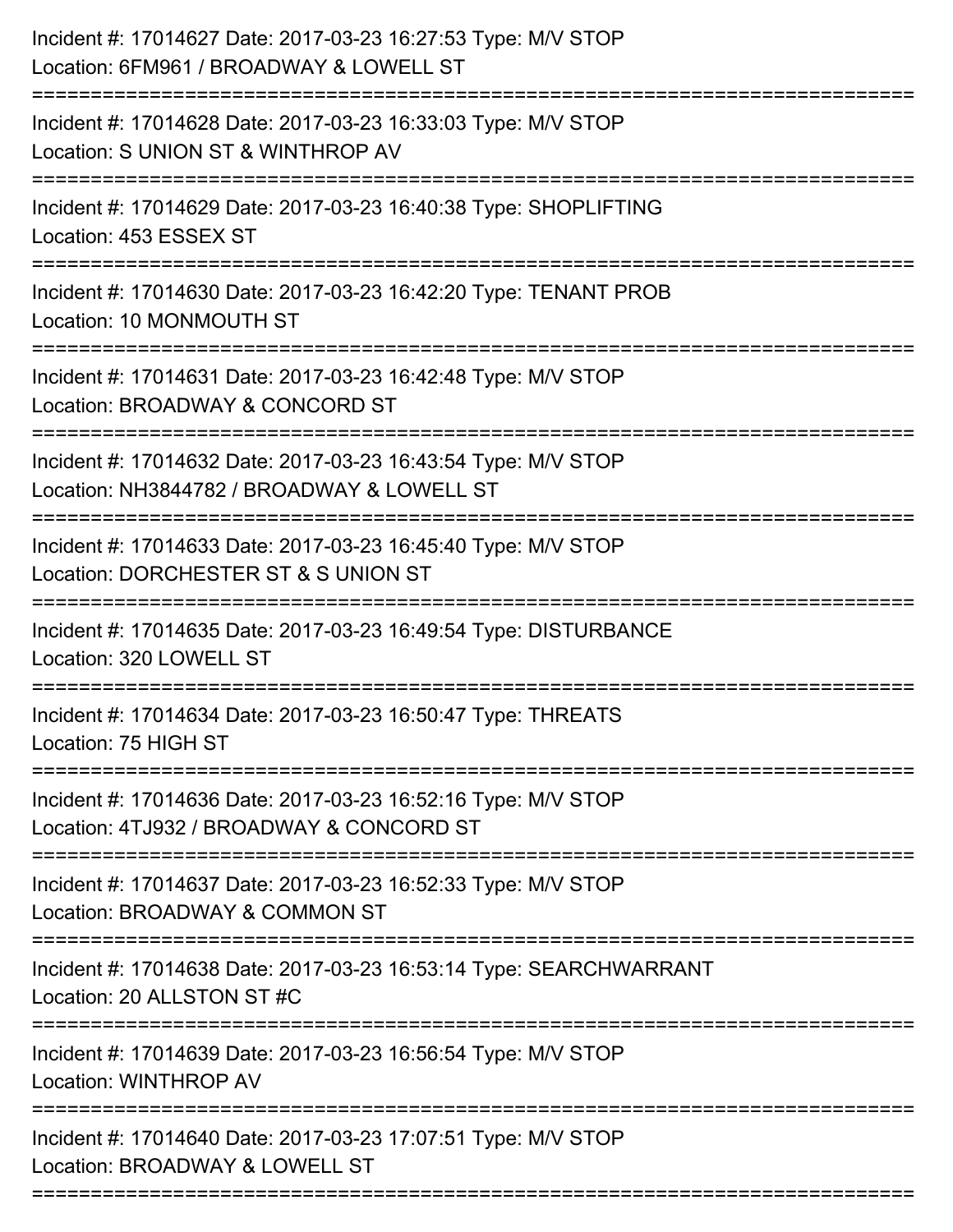Location: BROADWAY & LOWELL ST =========================================================================== Incident #: 17014642 Date: 2017-03-23 17:13:42 Type: M/V STOP Location: BROADWAY & VALLEY ST =========================================================================== Incident #: 17014643 Date: 2017-03-23 17:14:15 Type: M/V STOP Location: CAMBRIDGE ST & S UNION ST =========================================================================== Incident #: 17014644 Date: 2017-03-23 17:20:39 Type: UNWANTEDGUEST Location: 43 MAGINNIS AV #18-2 =========================================================================== Incident #: 17014645 Date: 2017-03-23 17:21:12 Type: INVESTIGATION Location: 285 LOWELL ST =========================================================================== Incident #: 17014646 Date: 2017-03-23 17:21:49 Type: INVESTIGATION Location: E HAVERHILL ST & VINE ST =========================================================================== Incident #: 17014647 Date: 2017-03-23 17:29:52 Type: M/V STOP Location: BROADWAY & LOWELL ST =========================================================================== Incident #: 17014648 Date: 2017-03-23 17:32:08 Type: AUTO ACC/NO PI Location: FITZ ST & LAWRENCE ST =========================================================================== Incident #: 17014649 Date: 2017-03-23 17:33:32 Type: M/V STOP Location: 360 ESSEX ST =========================================================================== Incident #: 17014651 Date: 2017-03-23 17:36:29 Type: M/V STOP Location: 499 ESSEX ST =========================================================================== Incident #: 17014650 Date: 2017-03-23 17:36:33 Type: M/V STOP Location: BURGER KING / 187 BROADWAY =========================================================================== Incident #: 17014652 Date: 2017-03-23 17:39:38 Type: M/V STOP Location: 320 ESSEX ST =========================================================================== Incident #: 17014653 Date: 2017-03-23 17:44:21 Type: M/V STOP Location: AMESBURY ST & CANAL ST =========================================================================== Incident #: 17014654 Date: 2017-03-23 17:53:42 Type: MAN DOWN Location: BURGER KING / 187 BROADWAY ===========================================================================

Incident #: 17014655 Date: 2017 03 24 17:57:32 Type: M/V STOP: M/V STOP: M/V STOP: M/V STOP: M/V STOP: M/V STO<br>.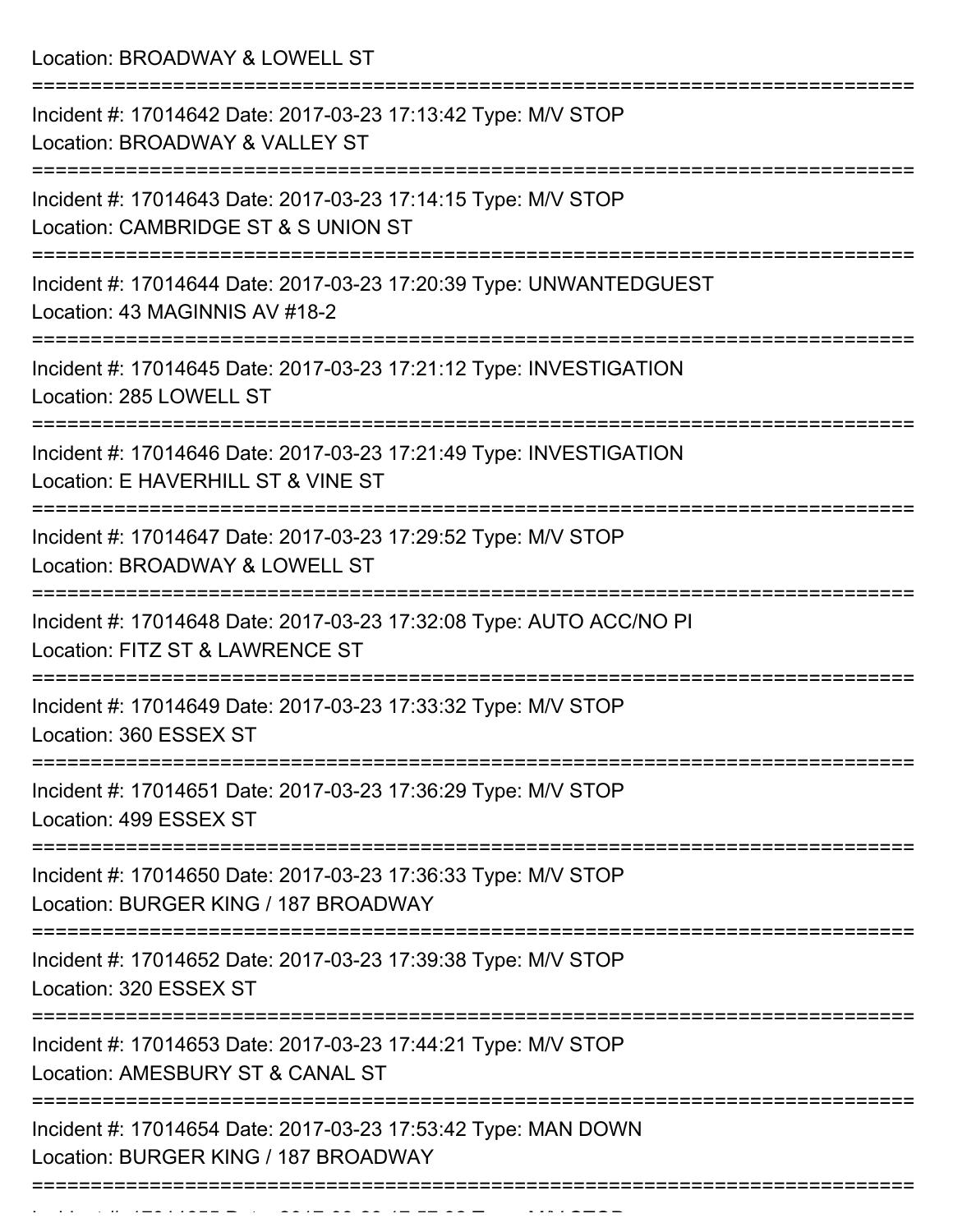Location: 16 MT VERNON ST

| Incident #: 17014656 Date: 2017-03-23 18:01:00 Type: M/V STOP<br>Location: S BROADWAY & SYLVESTER ST          |
|---------------------------------------------------------------------------------------------------------------|
| Incident #: 17014657 Date: 2017-03-23 18:07:49 Type: M/V STOP<br>Location: S BROADWAY                         |
| Incident #: 17014658 Date: 2017-03-23 18:08:58 Type: M/V STOP<br>Location: GROTON ST & S BROADWAY             |
| Incident #: 17014659 Date: 2017-03-23 18:18:05 Type: M/V STOP<br>Location: EMMETT ST & NEWTON ST              |
| Incident #: 17014660 Date: 2017-03-23 18:23:29 Type: M/V STOP<br>Location: LAWRENCE ST & TRENTON ST           |
| Incident #: 17014661 Date: 2017-03-23 18:24:51 Type: M/V STOP<br>Location: 67 MILTON ST                       |
| Incident #: 17014662 Date: 2017-03-23 18:27:11 Type: ALARM/BURG<br>Location: DYKMAN WELDING / 85 BLANCHARD ST |
| Incident #: 17014663 Date: 2017-03-23 18:28:04 Type: SUS PERS/MV<br>Location: 100 OSGOOD ST                   |
| Incident #: 17014665 Date: 2017-03-23 18:33:23 Type: M/V STOP<br>Location: MERRIMACK ST & PARKER ST           |
| Incident #: 17014664 Date: 2017-03-23 18:33:41 Type: DISTURBANCE<br>Location: 54 SUMMER ST                    |
| Incident #: 17014666 Date: 2017-03-23 18:34:18 Type: M/V STOP<br>Location: MERRIMACK ST & PARKER ST           |
| Incident #: 17014667 Date: 2017-03-23 18:47:13 Type: DISTURBANCE<br>Location: MCDONALDS / 50 BROADWAY         |
| Incident #: 17014668 Date: 2017-03-23 18:49:53 Type: M/V STOP<br>Location: 205 BROADWAY                       |
|                                                                                                               |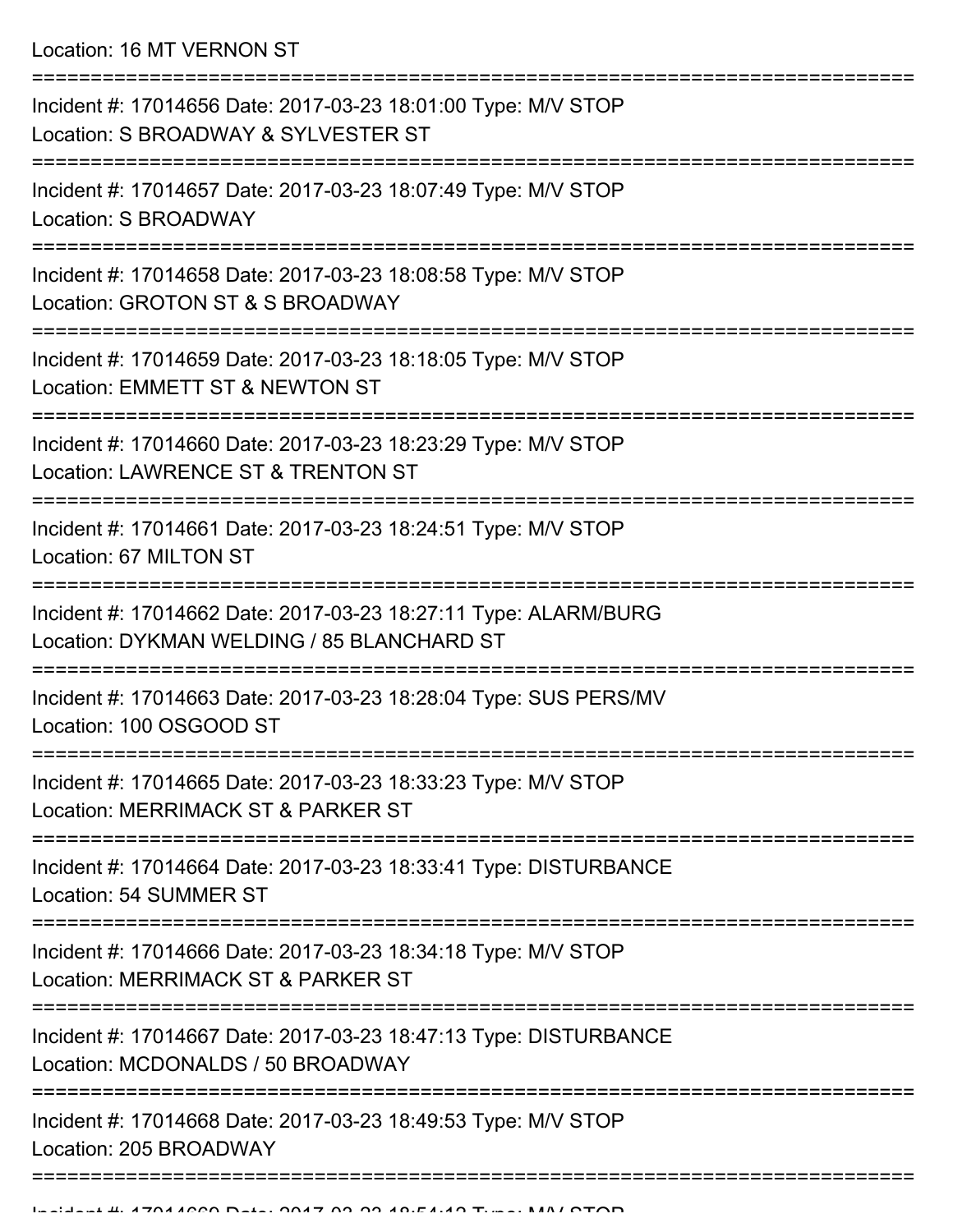| Location: LAWRENCE ST & TRENTON ST                                                                           |
|--------------------------------------------------------------------------------------------------------------|
| Incident #: 17014670 Date: 2017-03-23 18:56:36 Type: DISTURBANCE<br>Location: FAMILY DOLLAR / 63 WINTHROP AV |
| Incident #: 17014671 Date: 2017-03-23 18:59:22 Type: M/V STOP<br>Location: ESSEX ST & MILL ST                |
| Incident #: 17014672 Date: 2017-03-23 19:02:01 Type: RECOV/STOL/MV<br>Location: CURRIER ST & WILMOT ST       |
| Incident #: 17014673 Date: 2017-03-23 19:03:35 Type: M/V STOP<br>Location: LAWRENCE ST & TRENTON ST          |
| Incident #: 17014674 Date: 2017-03-23 19:05:19 Type: AUTO ACC/NO PI<br>Location: 435 LOWELL ST               |
| Incident #: 17014675 Date: 2017-03-23 19:06:32 Type: MEDIC SUPPORT<br>Location: 61 AVON ST FL 2              |
| Incident #: 17014676 Date: 2017-03-23 19:39:27 Type: TOW OF M/V<br>Location: TRESPASS / 2 INMAN ST           |
| Incident #: 17014677 Date: 2017-03-23 19:42:27 Type: MEDIC SUPPORT<br>Location: 35 HANCOCK ST                |
| Incident #: 17014678 Date: 2017-03-23 20:01:38 Type: INVEST CONT<br>Location: 109 OXFORD ST                  |
| Incident #: 17014679 Date: 2017-03-23 20:10:19 Type: UNWANTEDGUEST<br>Location: 12 DORCHESTER ST FL 1        |
| Incident #: 17014680 Date: 2017-03-23 20:29:17 Type: WARRANT SERVE<br>Location: 112 WATER ST FL 3FL          |
| Incident #: 17014681 Date: 2017-03-23 20:40:14 Type: ALARMS<br>Location: 1 COMMONWEALTH DR                   |
| Incident #: 17014682 Date: 2017-03-23 20:44:46 Type: FIGHT<br>Location: WENDYS / 55 HAMPSHIRE ST             |
| Incident #: 17014683 Date: 2017-03-23 20:51:08 Type: M/V STOP                                                |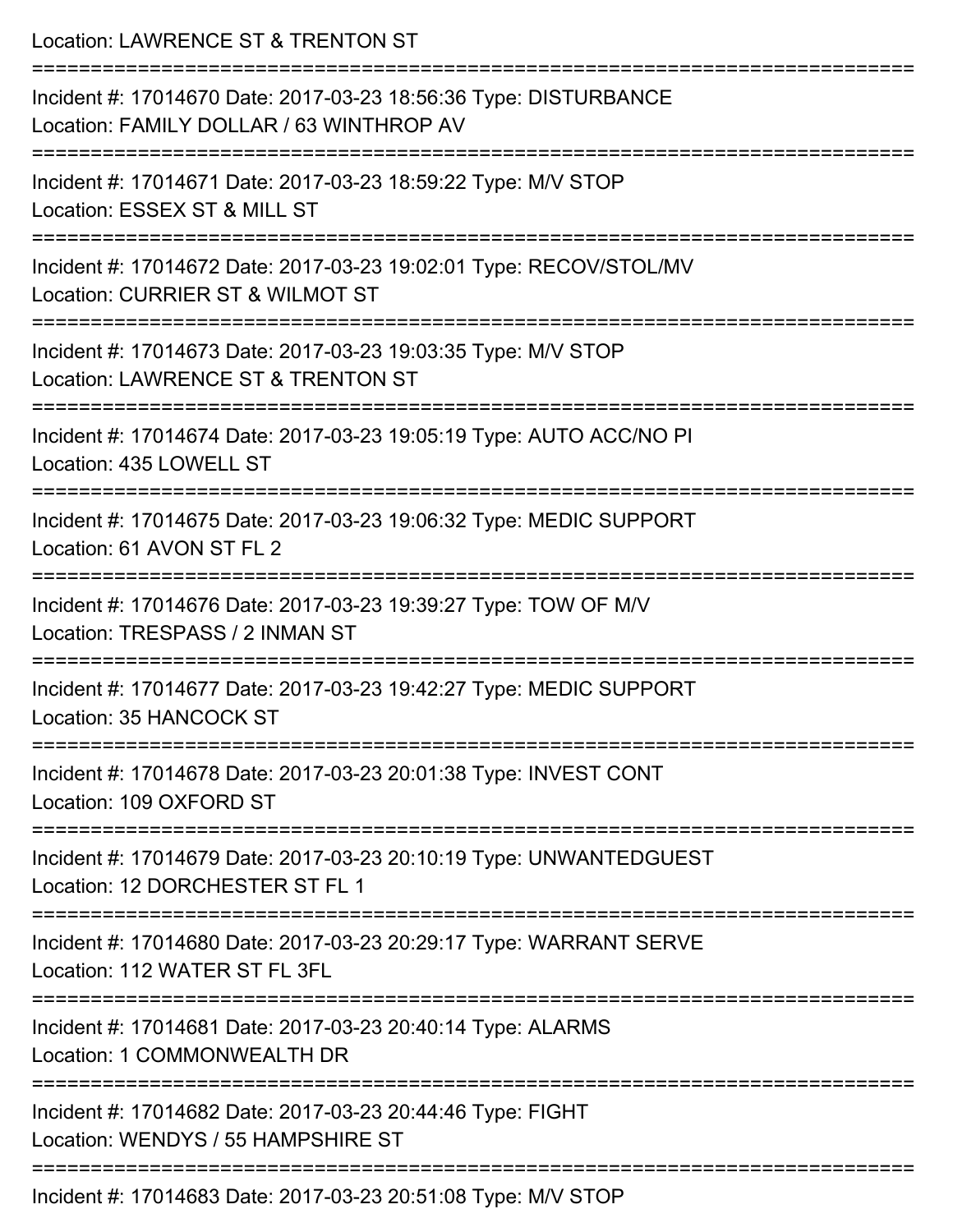| Incident #: 17014684 Date: 2017-03-23 20:56:46 Type: FIRE WORKS<br>Location: 65 AMHERST ST                                 |
|----------------------------------------------------------------------------------------------------------------------------|
| Incident #: 17014685 Date: 2017-03-23 21:00:05 Type: ALARM/BURG<br>Location: 21 VANDERGRIFT ST                             |
| Incident #: 17014686 Date: 2017-03-23 21:01:46 Type: DRUG VIO<br>Location: 610 LOWELL ST                                   |
| Incident #: 17014687 Date: 2017-03-23 21:22:11 Type: M/V STOP<br>Location: LOWELL ST & MORTON ST                           |
| Incident #: 17014688 Date: 2017-03-23 22:09:16 Type: ALARM/HOLD<br>Location: TACO BELL / 79 WINTHROP AV                    |
| ==================<br>Incident #: 17014689 Date: 2017-03-23 22:16:29 Type: M/V STOP<br>Location: LAFAYETTE AV & S BROADWAY |
| Incident #: 17014690 Date: 2017-03-23 22:17:18 Type: DOMESTIC/PROG<br>Location: 352 HAVERHILL ST                           |
| Incident #: 17014691 Date: 2017-03-23 22:24:32 Type: LIC PLATE STO<br>Location: 14 BROADWAY AV                             |
| ===============<br>Incident #: 17014692 Date: 2017-03-23 23:04:44 Type: M/V STOP<br>Location: BROADWAY & CONCORD ST        |
| Incident #: 17014693 Date: 2017-03-23 23:12:59 Type: M/V STOP<br>Location: BROADWAY & GREEN ST                             |
| Incident #: 17014694 Date: 2017-03-23 23:18:28 Type: UNWANTEDGUEST<br>Location: 570 S UNION ST                             |
| Incident #: 17014695 Date: 2017-03-23 23:31:17 Type: INVEST CONT<br>Location: 100 E HAVERHILL ST                           |
| Incident #: 17014696 Date: 2017-03-23 23:35:59 Type: MEDIC SUPPORT<br>Location: 248 S BROADWAY FL 1                        |
| Incident #: 17014697 Date: 2017-03-23 23:50:47 Type: TOW/REPOSSED                                                          |